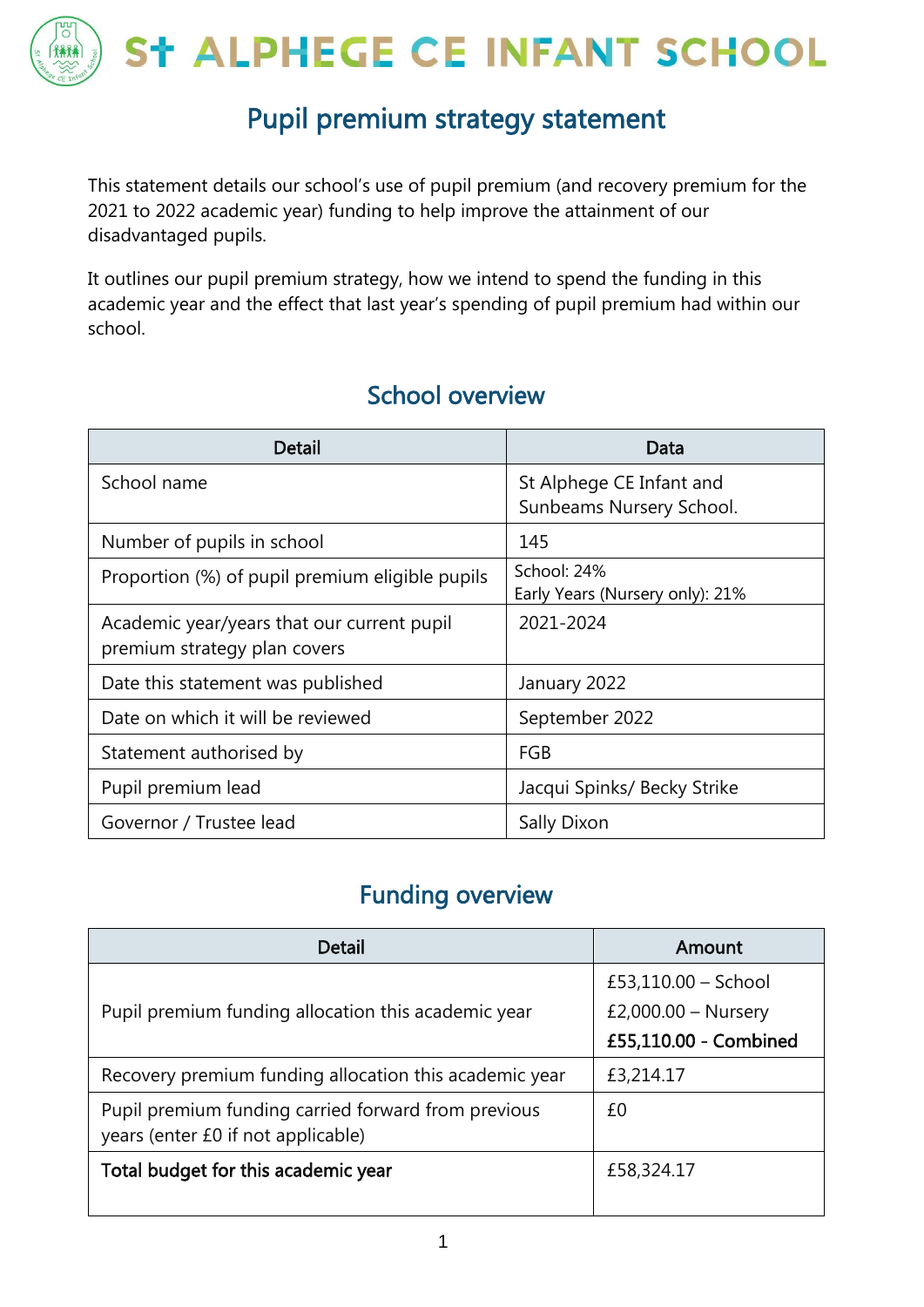

### Part A: Pupil premium strategy plan

### Statement of intent

The school has a long-term strategy statement for Pupil Premium which focusses on making targeted and sustained differences over time. This includes support for identified pupils who may be working below expected levels, or requiring specific intervention to narrow the gaps in their learning or meet their individual needs as well as those who require enrichment or extension activities to ensure they are working towards, or at greater depth standard. The strategy for this academic year has been reviewed and adapted due to the impact of the Covid-19 pandemic.

Quality first teaching is integral to our approach. We focus on areas in which disadvantaged pupils require the most support, with the aim being to have the greatest impact on closing the attainment gap and at the same time benefitting all other pupils in our school. Implicit in the intended outcomes detailed below, is the intention that non-disadvantaged pupils' attainment will be sustained and improved alongside progress for their disadvantaged peers.

Our approach will be responsive to common challenges and individual needs, rooted in robust diagnostic assessment, not assumptions about the impact of disadvantage. The approaches we have adopted complement each other to help pupils excel. To ensure they are effective we will:

- Dedicate time for nurture and specific nurture groups with the aim being to develop confidence, risk taking skills and communication skills. Measured through pupil's wellbeing and involvement on the Leuven scale.
- TA hours for specific training enabling staff to provide effective focused intervention meeting the needs of the children. Little Wandle Letters and Sounds Revised Keep Up sessions, Numicon, precision teaching, speech and language, pre and post teaching opportunities and wellbeing, nurture/emotional intervention.
- Early Years intervention for children with speech difficulties and additional support for children who require gross and fine motor development – Fizzy, Clever Fingers
- Dedicated leadership time to allow for professional dialogue, specific to the analysis, interpretation and implementation of PP initiatives.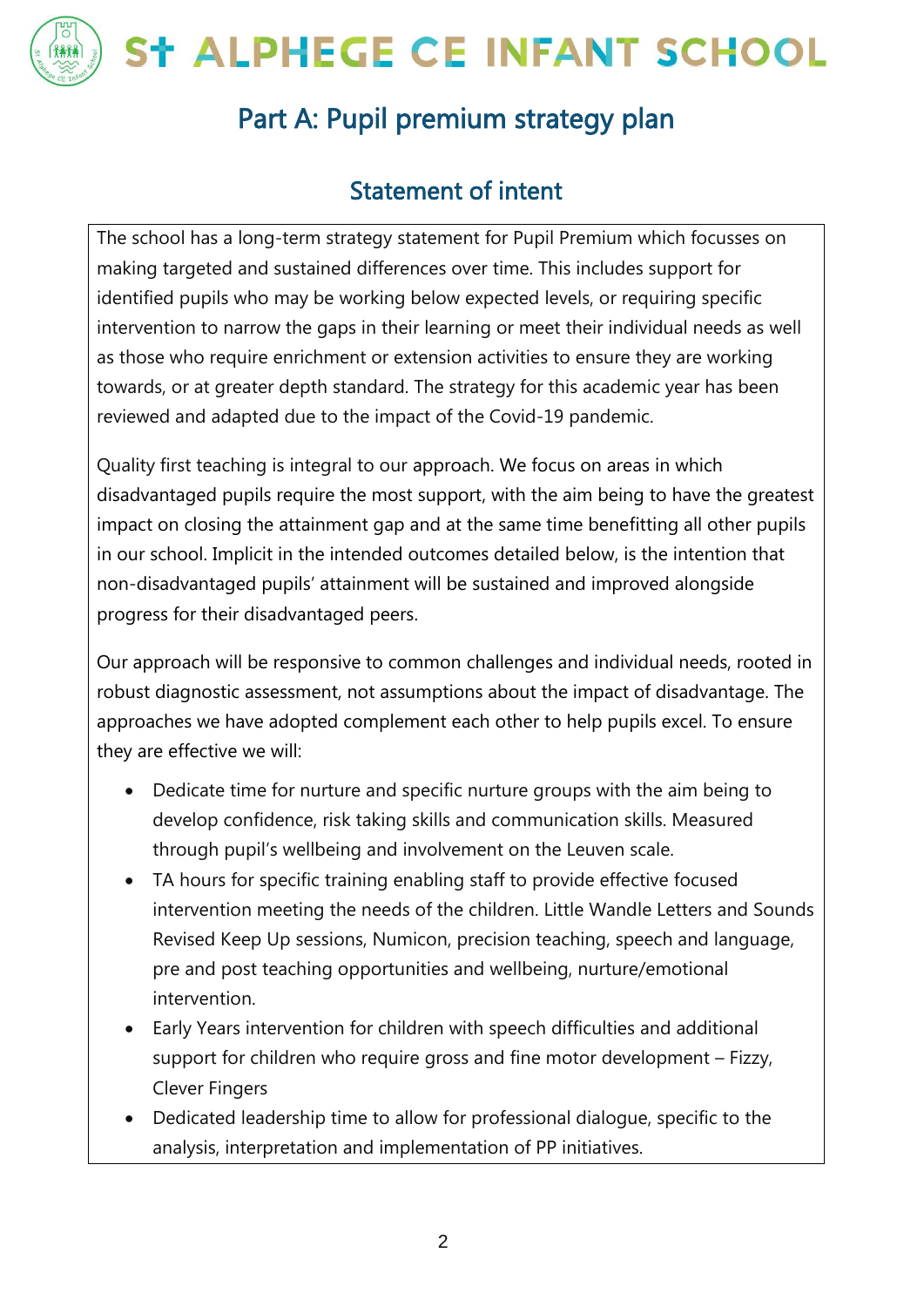

- Pupil Premium support to include targeted group support for disadvantaged children and individual or group in-class support
- Play therapy for identified PP funded children
- Fully funded uniform or school trips for PP funded children
- Pay for School milk for PP funded children
- Pay for extra-curricular/ enrichment activities for PP funded children
- Fully funded breakfast and after school care for identified PP funded children.
- Targeted support from school Wellbeing Team for emotional and wellbeing needs.
- Enabling children to access time with key adults across the school checking in on emotional states and offering opportunities to share thoughts and feelings.
- Additional Forest School sessions linked to wellbeing
- Additional Music sessions to enable impact on: vocabulary development, communication, listening skills, coordination and team work
- Access to funded Arts and Cultural activities
- Access to leadership opportunities within the arts, TED teams and Collective Worship team

#### Key Principles

We organise teaching and learning at St Alphege in order to meet the needs of all of our children in the best way.

- We ensure that appropriate provision is made for children who belong to vulnerable groups and that socially disadvantaged children have their needs adequately assessed and met.

- We recognise that not all children who receive free school meals will be socially disadvantaged and we also recognise that not all children that are disadvantaged have free school meals.

- Not all interventions are measurable in terms of attainment outcomes, but research shows that wider opportunities and extended provision can raise self-esteem and increase learner confidence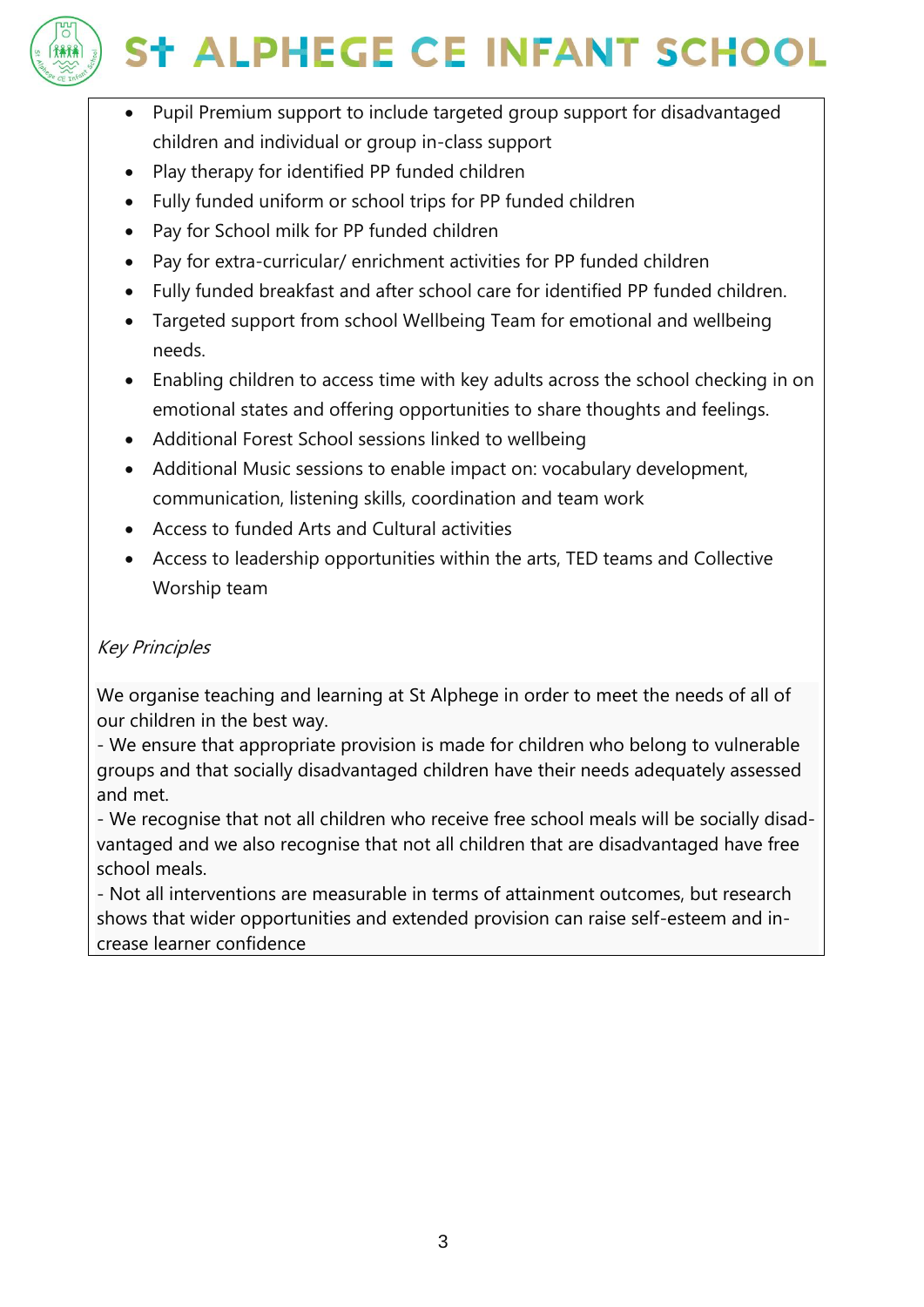

### **Challenges**

This details the key challenges to achievement that we have identified among our disadvantaged pupils.

| Challenge<br>number | Detail of challenge                                                                                                                                                                                                                                                                                                                                                                                            |
|---------------------|----------------------------------------------------------------------------------------------------------------------------------------------------------------------------------------------------------------------------------------------------------------------------------------------------------------------------------------------------------------------------------------------------------------|
| 1                   | Assessments, observations, and discussions with pupils indicate<br>underdeveloped oral language, communication skills and vocabulary<br>gaps among many disadvantaged pupils. These are evident from<br>Reception through to Year 2 and in general, are more prevalent among<br>our disadvantaged pupils than their peers.                                                                                     |
| $\overline{2}$      | Assessments, observations, and discussions with pupils suggest<br>disadvantaged pupils generally have greater difficulties with phonics<br>than their peers. This negatively impacts their development as readers.                                                                                                                                                                                             |
| 3                   | Internal assessments indicate that attainment in writing among<br>disadvantaged pupils is significantly below that of non-disadvantaged<br>pupils.                                                                                                                                                                                                                                                             |
| $\overline{4}$      | Differences in cultural capital mean that some children are not able to<br>access wider opportunities outside of school. To ensure this imbalance is<br>redressed, we provide access to experiences to aid with their<br>understanding of curriculum learning and plan rich outdoor, creative<br>and cultural experiences such as visiting local environmental locations,<br>the theatre, art gallery, museums |
| 5                   | Our assessments and observations indicate that the education and<br>wellbeing of many of our disadvantaged pupils have been impacted by<br>partial school closures to a greater extent than for other pupils. These<br>findings are supported by national studies.                                                                                                                                             |

### Intended outcomes

This explains the outcomes we are aiming for by the end of our current strategy plan, and how we will measure whether they have been achieved.

| Intended outcome                                                                  | Success criteria                                                                                                                                                                                                                                                      |
|-----------------------------------------------------------------------------------|-----------------------------------------------------------------------------------------------------------------------------------------------------------------------------------------------------------------------------------------------------------------------|
| Improved oral language<br>skills and vocabulary<br>among disadvantaged<br>pupils. | Assessments and observations indicate significantly<br>improved oral language among disadvantaged pupils.<br>This is evident when triangulated with other sources of<br>evidence, including engagement in lessons, book scrutiny<br>and ongoing formative assessment. |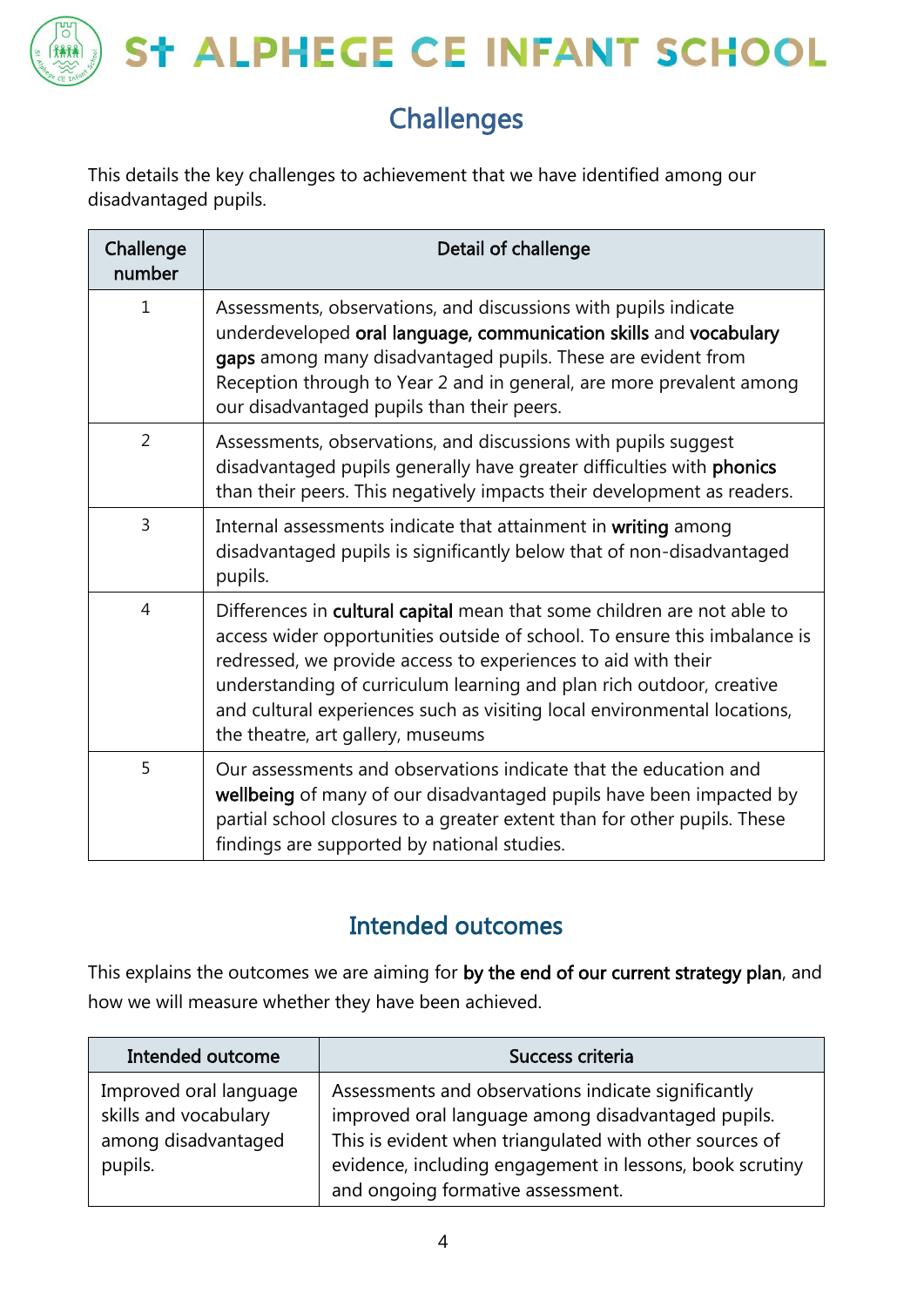

| Improved reading<br>attainment among<br>disadvantaged pupils.                                                                                                        | Children will make expected or better than expected<br>progress over the school year.                                                                                                                                                                                                             |
|----------------------------------------------------------------------------------------------------------------------------------------------------------------------|---------------------------------------------------------------------------------------------------------------------------------------------------------------------------------------------------------------------------------------------------------------------------------------------------|
| Improved writing<br>attainment for<br>disadvantaged pupils at<br>the end of KS1.                                                                                     | Children will make expected or better than expected<br>progress over the school year.                                                                                                                                                                                                             |
| <b>Enrichment and richness</b><br>of learning opportunities<br>and engagement in all<br>aspects of school life<br>which improve cultural<br>capital and aspirations. | All children will experience a culturally rich curriculum.<br>Enrichment opportunities can directly improve pupil's<br>attainment (EEF)                                                                                                                                                           |
| To achieve and sustain<br>improved wellbeing for<br>all pupils in our school,<br>particularly our<br>disadvantaged pupils.                                           | Sustained high levels of wellbeing demonstrated by:<br>qualitative data from student voice, parent surveys and<br>teacher observations<br>a steady increase in Leuven Scale data.<br>a significant increase in participation in enrichment<br>activities, particularly among disadvantaged pupils |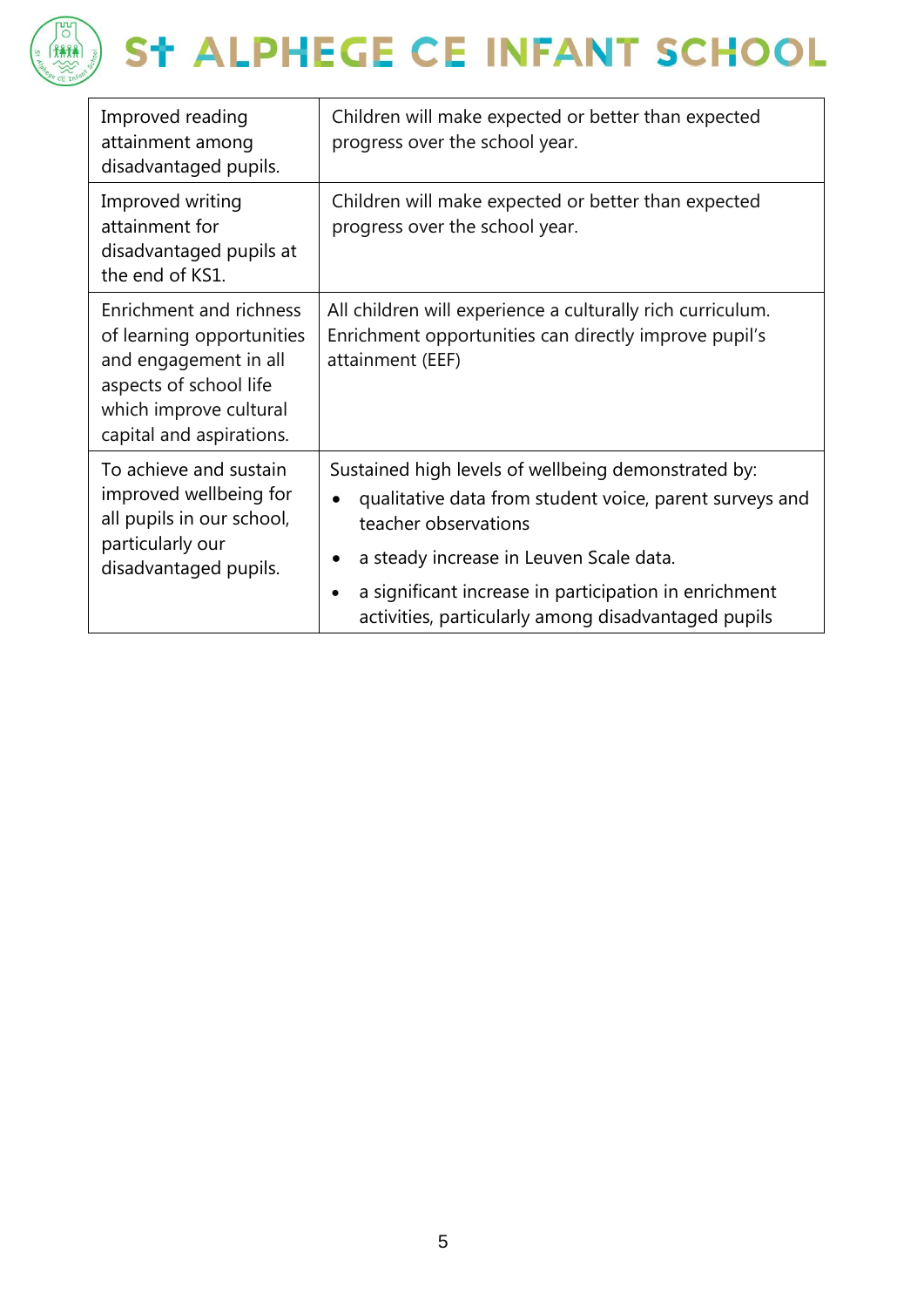

### Activity in this academic year

This details how we intend to spend our pupil premium (and recovery premium funding) this academic year to address the challenges listed above.

#### **Teaching**

Budgeted cost: £21,000

| <b>Activity</b>                                                                                                                                                                                                                                                       | Evidence that supports this approach                                                                                                                                                                                                                                                                                                                                | Challenge<br>number(s)<br>addressed |
|-----------------------------------------------------------------------------------------------------------------------------------------------------------------------------------------------------------------------------------------------------------------------|---------------------------------------------------------------------------------------------------------------------------------------------------------------------------------------------------------------------------------------------------------------------------------------------------------------------------------------------------------------------|-------------------------------------|
| Purchase of standardised<br>diagnostic assessments such as:<br>Language and Speech link,<br>Boxhall, PM benchmarking etc.<br>Training for staff to ensure<br>assessments are interpreted<br>and administered correctly.                                               | Standardised tests can provide reliable<br>insights into the specific strengths and<br>weaknesses of each pupil to help ensure<br>they receive the correct additional support<br>through interventions or teacher<br>instruction:<br><b>Standardised tests   Assessing and</b><br><b>Monitoring Pupil Progress   Education</b><br><b>Endowment Foundation   EEF</b> | 1, 2, 3, 4                          |
| Embedding dialogic activities<br>across the school curriculum.<br>These can support pupils to<br>articulate key ideas, consolidate<br>understanding and extend<br>vocabulary.<br>We will purchase resources and<br>fund ongoing teacher training<br>and release time. | There is a strong evidence base that<br>suggests oral language interventions,<br>including dialogic activities such as high-<br>quality classroom discussion, are<br>inexpensive to implement with high<br>impacts on reading:<br>Oral language interventions   Toolkit<br><b>Strand   Education Endowment Foundation</b><br>EEF                                    | $\mathbf{1}$                        |
| Purchase of a DfE validated<br><b>Systematic Synthetic Phonics</b><br>programme to secure stronger<br>phonics teaching for all pupils.                                                                                                                                | Phonics approaches have a strong<br>evidence base that indicates a positive<br>impact on the accuracy of word reading<br>(though not necessarily comprehension),<br>particularly for disadvantaged pupils:<br><b>Phonics   Toolkit Strand   Education</b><br><b>Endowment Foundation   EEF</b>                                                                      | $\overline{2}$                      |
| Enhancement of our writing<br>teaching and curriculum<br>planning in line with DfE and<br>EEF quidance.<br>We will fund teacher release<br>time to embed key elements of                                                                                              | Ongoing, high quality feedback is<br>embedded in the teaching of writing<br>https://educationendowmentfoundation.or<br>g.uk/education-evidence/teaching-<br>learning-toolkit/feedback                                                                                                                                                                               | 3                                   |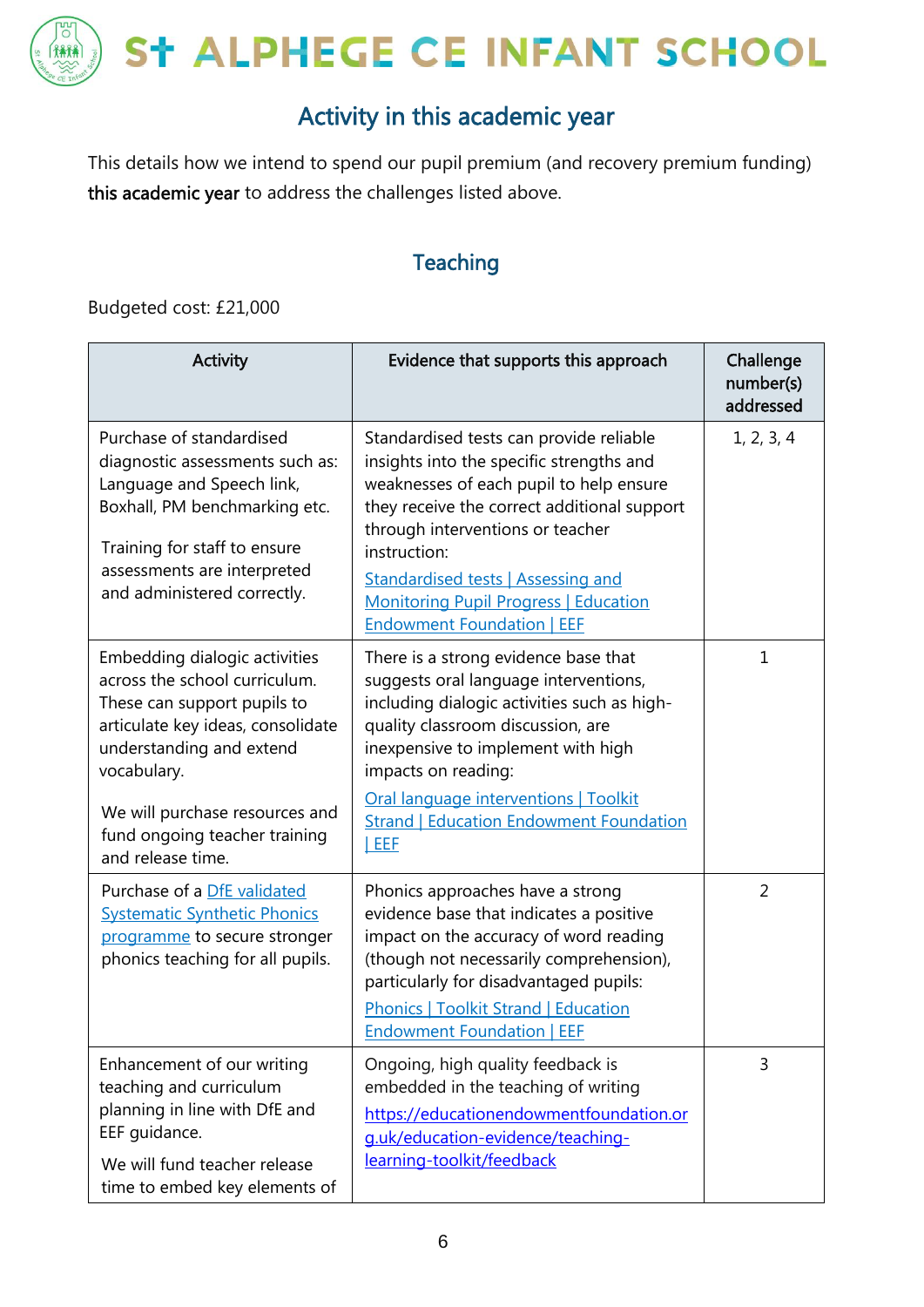

| guidance in school and to<br>access CPD supporting writing<br>strategies and approaches.<br>Resources and CPD are<br>provided to ensure high quality<br>teaching and learning.                                        | The teaching of writing is linked to the<br>teaching of phonics to ensure spelling is<br>targeted:<br>https://educationendowmentfoundation.or<br>g.uk/education-evidence/teaching-<br>learning-toolkit/phonics<br>Our approach to the teaching of early<br>literacy is well-balanced, and combines<br>approaches that will support the<br>development of skills, knowledge and<br>understanding<br>https://educationendowmentfoundation.or<br>g.uk/education-evidence/early-years-<br>toolkit/early-literacy-approaches |         |
|-----------------------------------------------------------------------------------------------------------------------------------------------------------------------------------------------------------------------|-------------------------------------------------------------------------------------------------------------------------------------------------------------------------------------------------------------------------------------------------------------------------------------------------------------------------------------------------------------------------------------------------------------------------------------------------------------------------------------------------------------------------|---------|
| Utilise the 'Great teacher<br>toolkit' to support staff CPD<br>and strive for teaching<br>excellence.                                                                                                                 | Raising the quality of teaching within<br>schools is likely the single most effective<br>method we have for improving student<br>attainment and equity (Evidence Based<br>Education) The Great Teacher Toolkit is an<br>evidenced based approach to continued<br>teacher professional development. It<br>focusses on the things teachers know, do<br>and believe that research has shown to<br>make the biggest difference to student<br>learning.                                                                      | 1,2,3,4 |
| Improve the quality of social<br>and emotional (SEL) learning.<br>SEL approaches will be<br>embedded into routine<br>educational practices and<br>supported by professional<br>development and training for<br>staff. | There is extensive evidence associating<br>childhood social and emotional skills with<br>improved outcomes at school and in later<br>life (e.g., improved academic performance,<br>attitudes, behaviour and relationships with<br>peers):<br><b>EEF Social and Emotional Learning.pdf(ed</b><br>ucationendowmentfoundation.org.uk)                                                                                                                                                                                      | 5       |
| The school has an established<br>Wellbeing Team to address<br>concerns around individual and<br>groups of children - wellbeing,<br>confidence, attendance, family<br>difficulties, signposting support<br>etc.        | Many children have significant social,<br>emotional or behavioural needs. Some<br>have ongoing home issues and some lack<br>confidence. All these factors can result in<br>high levels of emotional need, lack of<br>resilience and poor mental well-being.<br>Children who are well supported<br>emotionally are more likely to be 'learning<br>ready' and succeed.                                                                                                                                                    | 5       |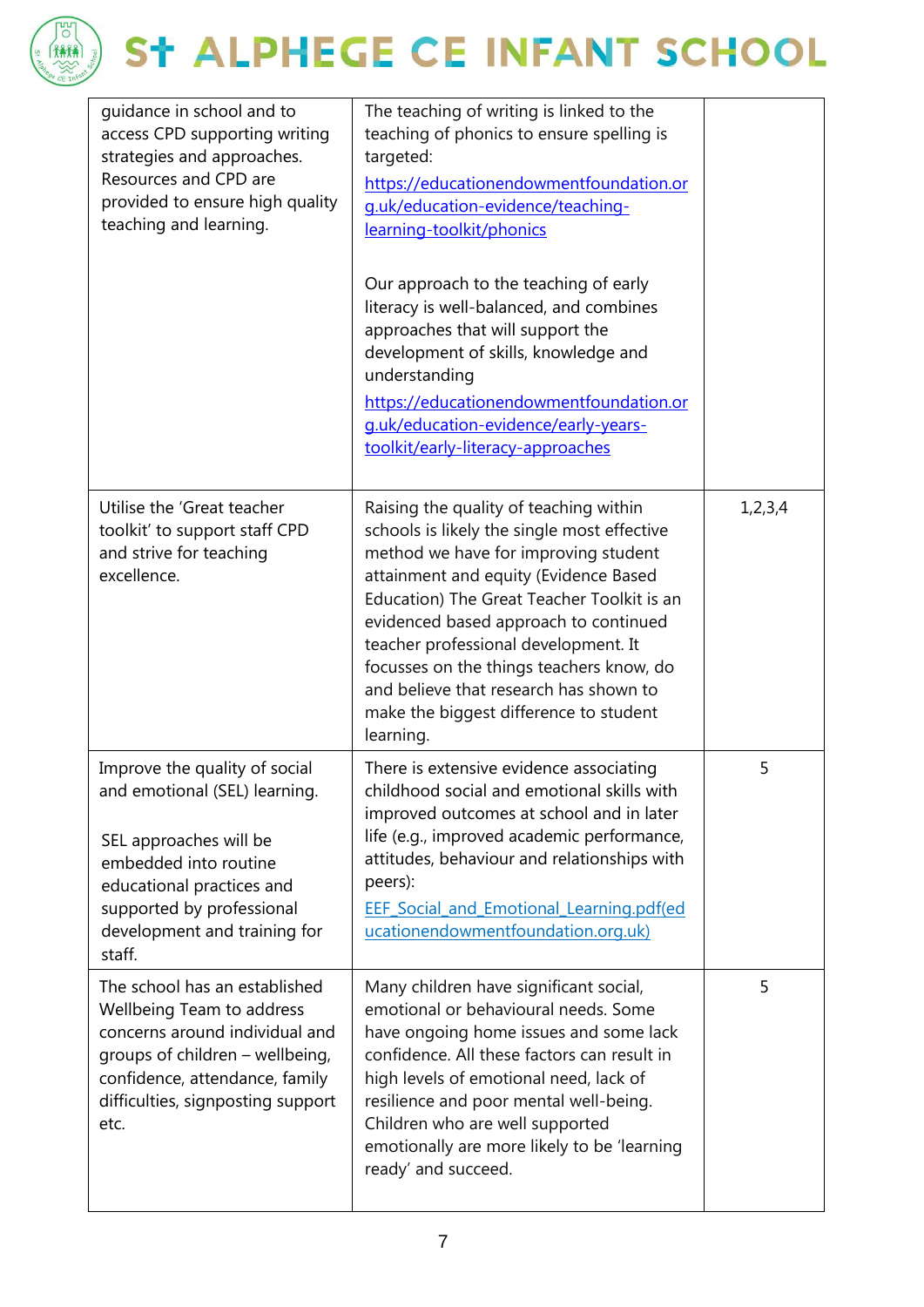

|                                                                                 | Focus on self-regulation, social and<br>emotional learning and positive behaviour<br>for learning for individuals and groups of<br>children:<br>https://educationendowmentfoundation.or<br>g.uk/education-evidence/early-years-<br>toolkit/self-regulation-strategies                                                                                                                                                                                                                                                                                                                                                                                                                                                           |  |
|---------------------------------------------------------------------------------|---------------------------------------------------------------------------------------------------------------------------------------------------------------------------------------------------------------------------------------------------------------------------------------------------------------------------------------------------------------------------------------------------------------------------------------------------------------------------------------------------------------------------------------------------------------------------------------------------------------------------------------------------------------------------------------------------------------------------------|--|
|                                                                                 | https://educationendowmentfoundation.or<br>g.uk/education-evidence/early-years-<br>toolkit/social-and-emotional-learning-<br>strategies                                                                                                                                                                                                                                                                                                                                                                                                                                                                                                                                                                                         |  |
|                                                                                 | https://educationendowmentfoundation.or<br>g.uk/education-evidence/teaching-<br>learning-toolkit/social-and-emotional-<br>learning                                                                                                                                                                                                                                                                                                                                                                                                                                                                                                                                                                                              |  |
|                                                                                 | https://educationendowmentfoundation.or<br>g.uk/education-evidence/teaching-<br>learning-toolkit/behaviour-interventions                                                                                                                                                                                                                                                                                                                                                                                                                                                                                                                                                                                                        |  |
| Access to Forest School and<br>outdoor open ended and<br>adventurous activities | Increased access to Forest School activities.<br>Outdoor Adventure Learning provides<br>opportunities for disadvantaged pupils to<br>participate in activities that they otherwise<br>might not be able to access. Through<br>participation in these challenging physical<br>and emotional activities, outdoor<br>adventure learning interventions can<br>support pupils to develop non-cognitive<br>skills such as resilience, self-confidence and<br>motivation. The application of these non-<br>cognitive skills in the classroom in turn has<br>a positive effect on academic outcomes.<br>https://educationendowmentfoundation.or<br>g.uk/education-evidence/teaching-<br>learning-toolkit/outdoor-adventure-<br>learning |  |

#### **Targeted academic support**

Budgeted cost: £22,000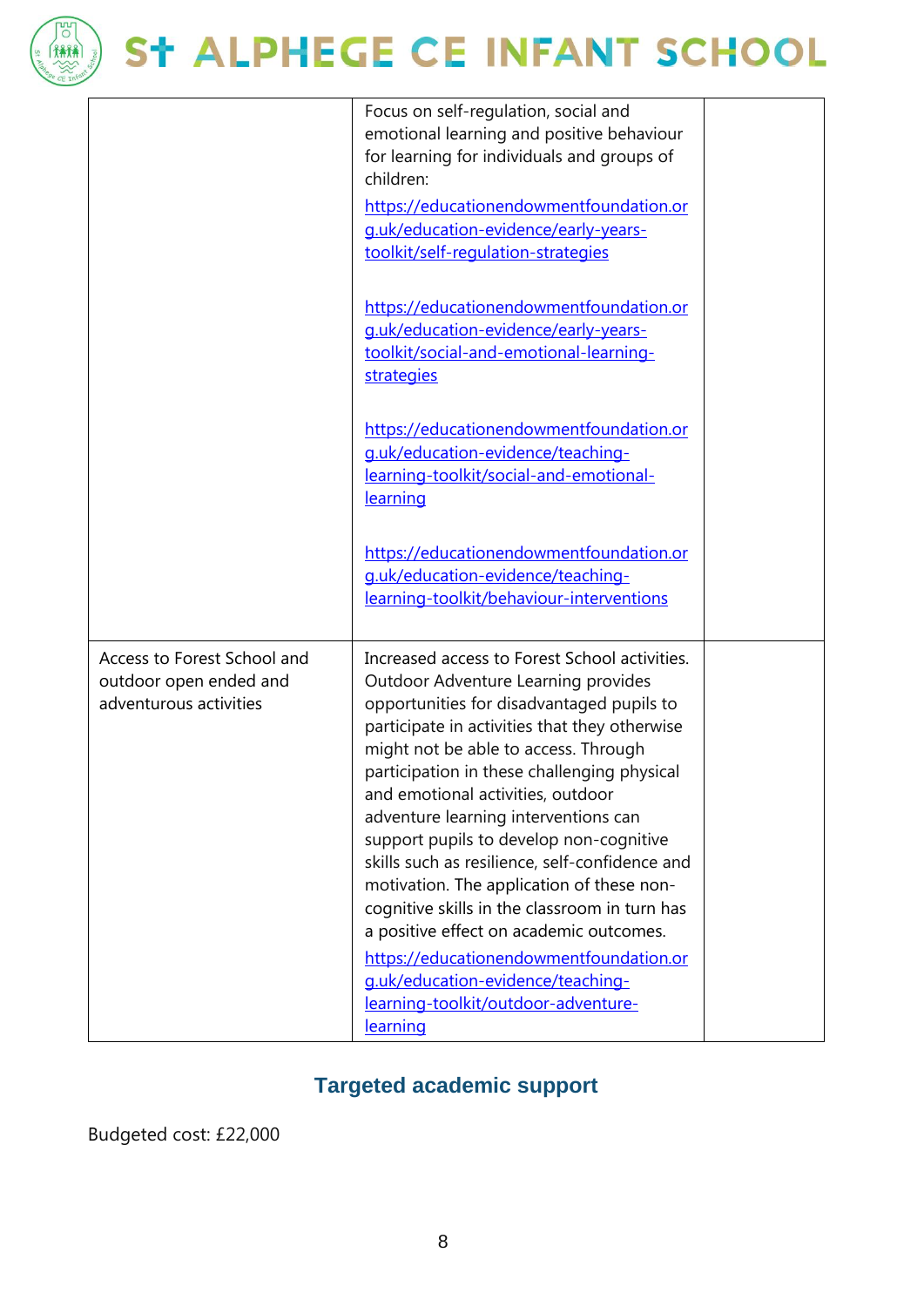

| <b>Activity</b>                                                                                                                                                                                                 | Evidence that supports this approach                                                                                                                                                                                                                                                                                                                                                            | Challenge<br>number(s)<br>addressed |
|-----------------------------------------------------------------------------------------------------------------------------------------------------------------------------------------------------------------|-------------------------------------------------------------------------------------------------------------------------------------------------------------------------------------------------------------------------------------------------------------------------------------------------------------------------------------------------------------------------------------------------|-------------------------------------|
| Purchase of a<br>programme to<br>improve listening,<br>narrative and<br>vocabulary skills for<br>disadvantaged pupils<br>who have relatively<br>low spoken language<br>skills.                                  | Oral language interventions can have a positive impact<br>on pupils' language skills. Approaches that focus on<br>speaking, listening and a combination of the two show<br>positive impacts on attainment:<br>https://educationendowmentfoundation.org.uk/educat<br>ion-evidence/teaching-learning-toolkit/oral-language-<br>interventions                                                      | 1                                   |
| Additional phonics<br>sessions targeted at<br>disadvantaged pupils<br>who require further<br>phonics support. This<br>will be delivered in<br>line with our SSP<br>Little Wandle Letters<br>and Sounds revised. | Phonics approaches have a strong evidence base<br>indicating a positive impact on pupils, particularly from<br>disadvantaged backgrounds. Targeted phonics<br>interventions have been shown to be more effective<br>when delivered as regular sessions over a period up to<br>12 weeks:<br>https://educationendowmentfoundation.org.uk/educat<br>ion-evidence/teaching-learning-toolkit/phonics | $\overline{2}$                      |
| Engagement with<br><b>Coastal Family Hub</b><br>for individual<br>support for children<br>and group parental<br>support                                                                                         | Parental engagement has a positive impact on average<br>of 4 months' additional progress. EEF has found that<br>parental engagement strategies are typically more<br>effective with parents of very young children.<br>https://educationendowmentfoundation.org.uk/educat<br>ionevidence/teaching-learning-toolkit/parental-<br>engagement                                                      | 5                                   |
| Wellbeing team<br>support meetings<br>with parents and use<br>Solihull training<br>materials to support<br>parenting<br>Subject Leaders<br>deliver subject<br>specific workshops<br>for parents                 | Providing practical strategies such as Parent Workshops,<br>with tips, support, and resources to assist learning at<br>home.<br>https://educationendowmentfoundation.org.uk/educati<br>onevidence/teaching-learning-toolkit/parental-<br>engagement                                                                                                                                             | 5                                   |
| <b>Attachment Lead</b><br>Training, Attachment<br>training for all staff<br>and Play Therapy                                                                                                                    | More specialised programmes which use elements of<br>social and emotional learning are targeted at students<br>with particular social or emotional needs. Our trained<br>and accredited Attachment Lead's works with children<br>to improve their decision-making skills, interaction<br>with others and their self-management of emotions,                                                     | 5                                   |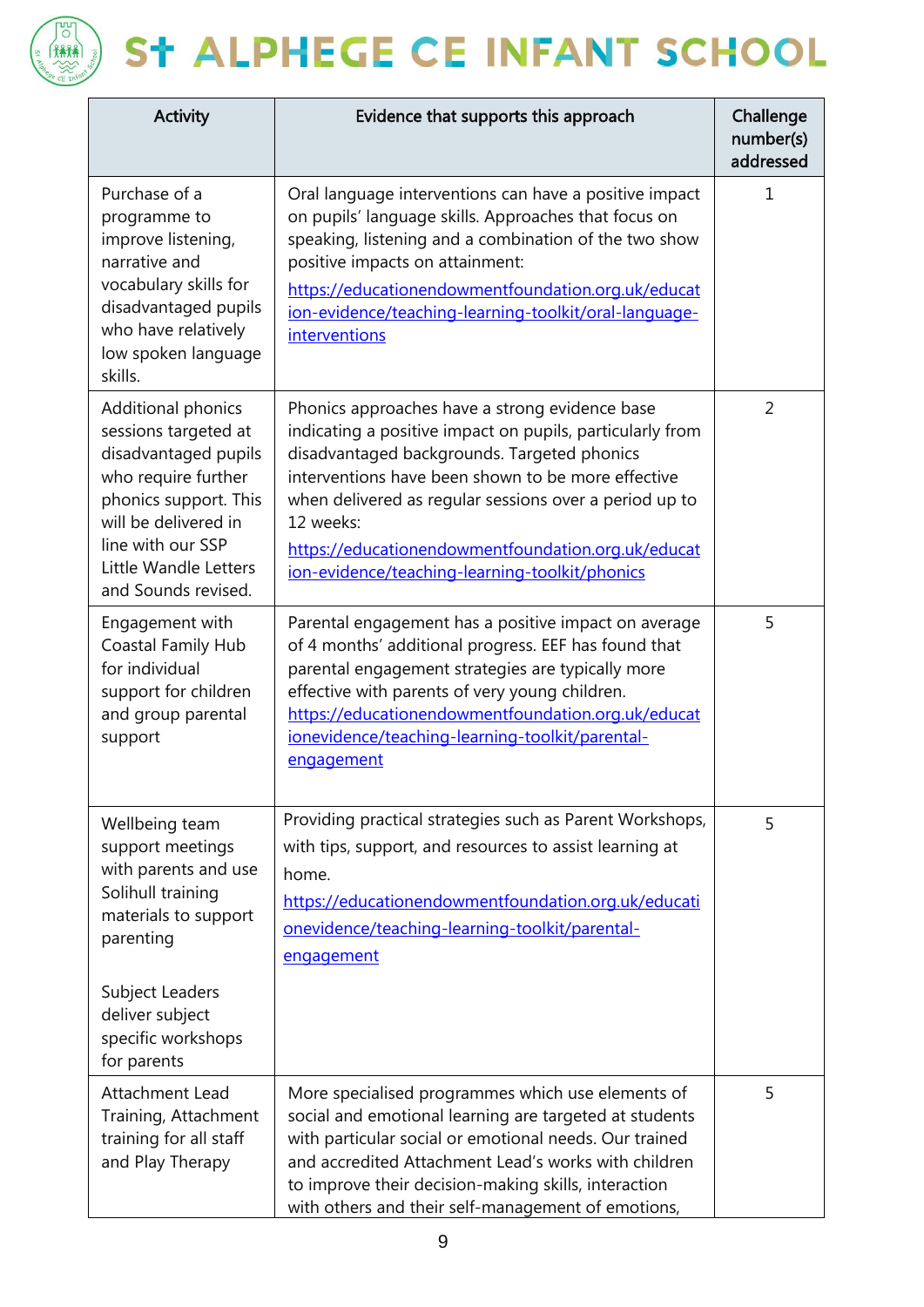

|                                                                                                                                                                                                                           | rather than focusing directly on the academic or<br>cognitive elements of learning. This has been shown<br>by EEF to have a positive impact on average of 4<br>months' additional progress.<br>https://educationendowmentfoundation.org.uk/educat<br>ionevidence/teaching-learning-toolkit/social-and-<br>emotionallearning                                                              |         |
|---------------------------------------------------------------------------------------------------------------------------------------------------------------------------------------------------------------------------|------------------------------------------------------------------------------------------------------------------------------------------------------------------------------------------------------------------------------------------------------------------------------------------------------------------------------------------------------------------------------------------|---------|
| Specialist Teaching<br>Service, Educational<br>Psychology Service<br>and other specialist<br>external agencies to<br>support those<br>children with specific<br>SEND providing<br>advice and direction<br>to school staff | Some children in receipt of PP funding have complex<br>and specific SEND, which need specialist input and<br>guidance. Our TAs receive specialist training in order to<br>enable them to provide for the complex needs of each<br>individual pupil:<br>https://educationendowmentfoundation.org.uk/educati<br>on-evidence/teaching-learning-toolkit/teaching-<br>assistant-interventions | 1,2,3,5 |

#### Wider strategies

#### Budgeted cost: £16,000

| <b>Activity</b>                                                                                                                                                                             | Evidence that supports this<br>approach                                                                                                                                                                                                                                                                                                                                                                                                             | Challenge<br>number(s)<br>addressed |
|---------------------------------------------------------------------------------------------------------------------------------------------------------------------------------------------|-----------------------------------------------------------------------------------------------------------------------------------------------------------------------------------------------------------------------------------------------------------------------------------------------------------------------------------------------------------------------------------------------------------------------------------------------------|-------------------------------------|
| Whole staff training on<br>behaviour management, de-<br>escalation and attachment<br>approaches with the aim of<br>developing our school ethos and<br>improving behaviour across<br>school. | Both targeted interventions and<br>universal approaches can have<br>positive overall effects:<br>https://educationendowmentfoundati<br>on.org.uk/education-<br>evidence/teaching-learning-<br>toolkit/behaviour-interventions                                                                                                                                                                                                                       | 5                                   |
|                                                                                                                                                                                             | Self-regulatory skills can be defined as<br>the ability of children to manage their<br>own behaviour and aspects of their<br>learning. In the early years, efforts to<br>develop self-regulation seek to<br>improve levels of self-control and<br>reduce impulsivity. Activities typically<br>include supporting children in<br>articulating their plans and learning<br>strategies and reviewing what they<br>have done. Stories or characters are |                                     |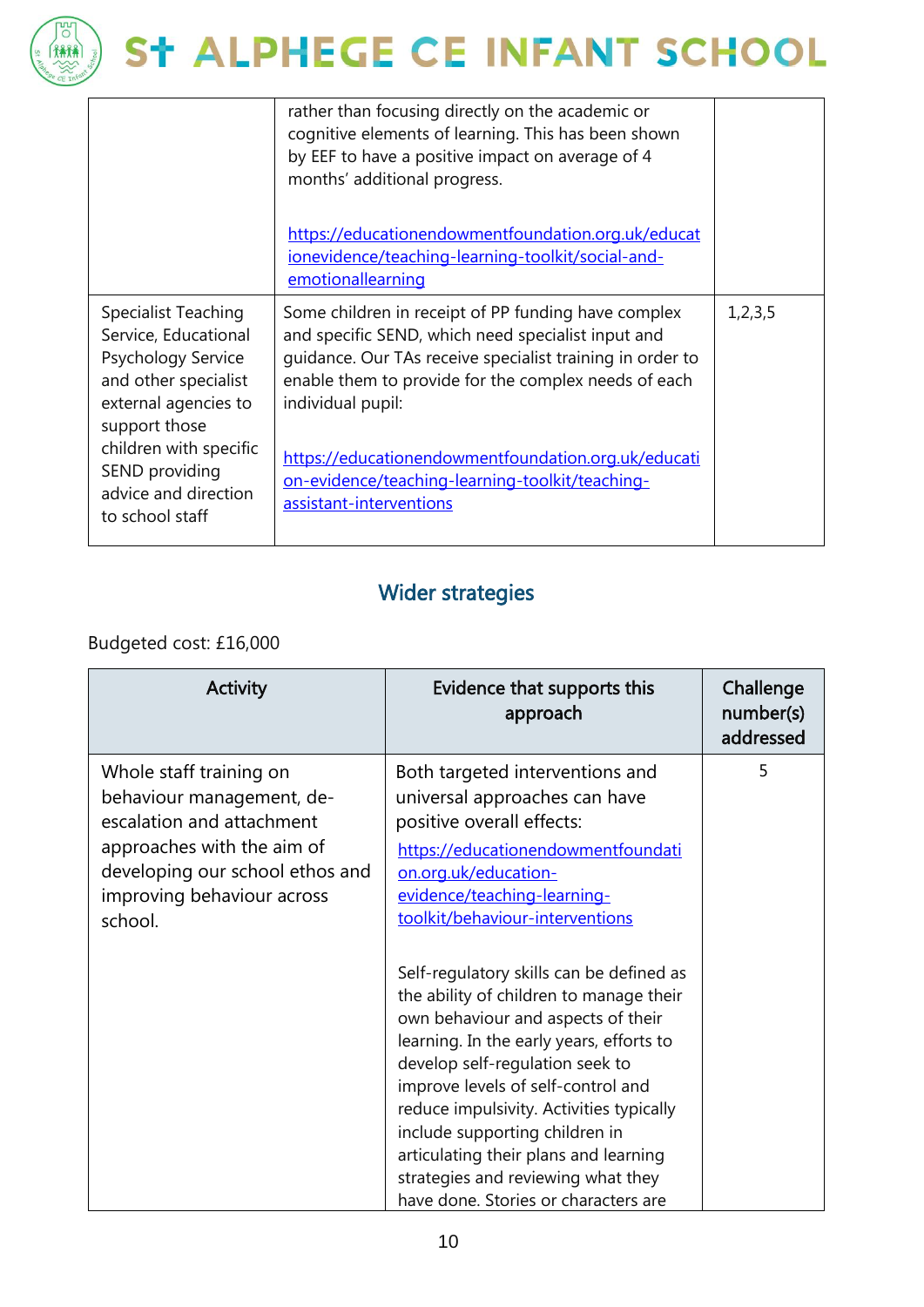

|                                                                                                                                                 | used to help children remember<br>different learning strategies. Self-<br>regulation strategies overlap with<br>Social and emotional learning<br>strategies and Behaviour interventions.<br>https://educationendowmentfoundati<br>on.org.uk/education-evidence/early-<br>years-toolkit/self-requlation-strategies                                                                                                                   |            |
|-------------------------------------------------------------------------------------------------------------------------------------------------|-------------------------------------------------------------------------------------------------------------------------------------------------------------------------------------------------------------------------------------------------------------------------------------------------------------------------------------------------------------------------------------------------------------------------------------|------------|
| Increased enrichment<br>opportunities - staff and external<br>agency led after school clubs                                                     | All children, including those from<br>disadvantaged backgrounds,<br>deserve a well-rounded, culturally<br>rich education. Much research goes<br>beyond this and argues that<br>enrichment opportunities can<br>directly improve pupil's attainment<br>(EEF)                                                                                                                                                                         | 4.5        |
|                                                                                                                                                 | https://educationendowmentfoundati<br>on.org.uk/education-<br>evidence/teaching-learning-<br>toolkit/arts-participation                                                                                                                                                                                                                                                                                                             |            |
| Access to additional hours<br>funding for Nursery pupils                                                                                        | Our pupils who are entitled to EYPP<br>are offered the opportunity to<br>increase their hours from 15 to<br>accessing full day sessions, enabling<br>them to have increased exposure to<br>rich, play based experiences which<br>impact upon their learning and<br>cultural capital. Our children are also<br>provided with a free school meal<br>during these sessions:<br>https://educationendowmentfoundati                      | 4.5        |
|                                                                                                                                                 | on.org.uk/education-evidence/early-<br>years-toolkit/extra-hours                                                                                                                                                                                                                                                                                                                                                                    |            |
| Parental engagement sessions -<br>workshops, curriculum evenings,<br>events, Wellbeing Mentor led<br>sessions, book club / reading<br>sessions. | The average impact of the Parental<br>engagement approaches is about<br>an additional four months'<br>progress over the course of a year.<br>There are also higher impacts for<br>pupils with low prior attainment<br>(EEF) The focus for these sessions is<br>to include and 'bring in' those<br>families who would most benefit<br>from this support and encourage<br>engagement with school where<br>parents may feel reluctant. | 1,2,3,4,5, |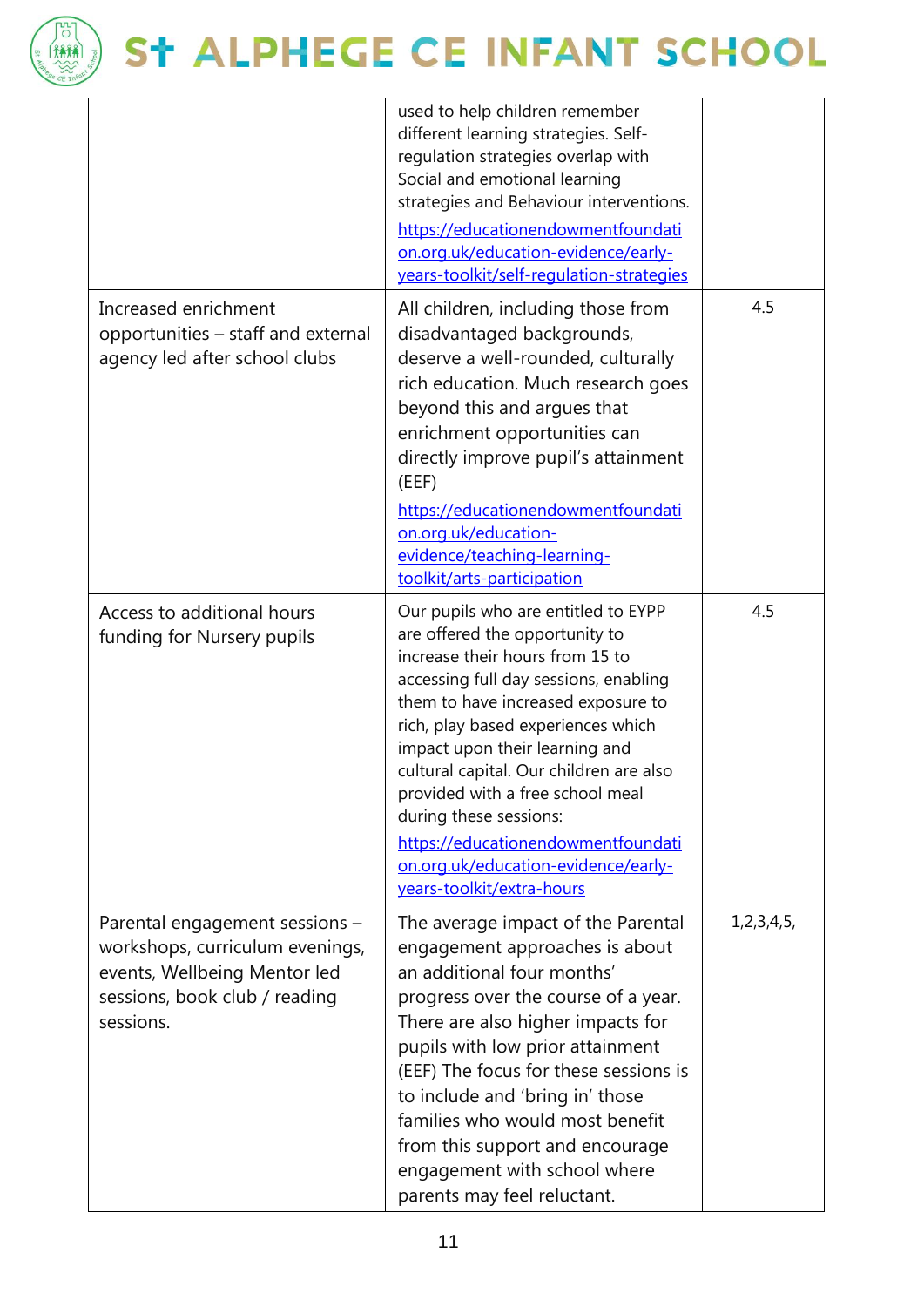

|                                                                                                                                                            | https://educationendowmentfoundati<br>on.org.uk/education-<br>evidence/teaching-learning-<br>toolkit/parental-engagement                                                                                                                                                                                                                                                                           |   |
|------------------------------------------------------------------------------------------------------------------------------------------------------------|----------------------------------------------------------------------------------------------------------------------------------------------------------------------------------------------------------------------------------------------------------------------------------------------------------------------------------------------------------------------------------------------------|---|
| Subsidising additional<br>educational resources at home,<br>appropriate school uniform and<br>the same opportunities to take<br>part in educational visits | We ensure that our children have<br>access to educational resources and<br>reading books at home. Are able to<br>access free school uniform and are<br>able to participate in enriching<br>activities and extra-curricular<br>learning such as individual music<br>tuition.<br>https://educationendowmentfoundatio<br>n.org.uk/education-evidence/teaching-<br>learning-toolkit/arts-participation | 5 |

#### **Total budgeted cost: £59,000**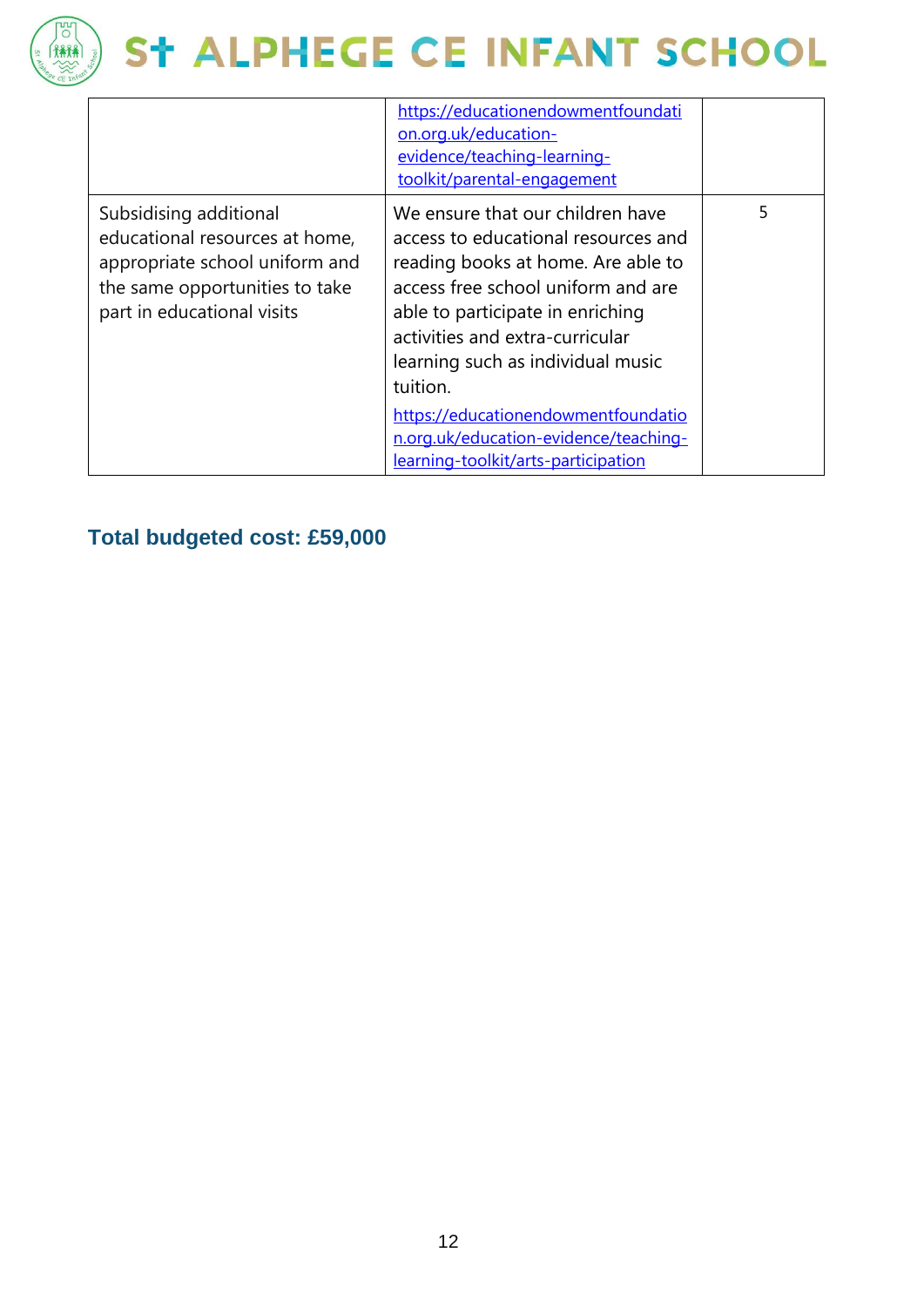PP<sub>O</sub>

稀释

### Part B: Review of outcomes in the previous academic year

#### Pupil premium strategy outcomes

This details the impact that our pupil premium activity had on pupils in the 2020 to 2021 academic year.

| 2020 - 2021   |                                                                                                                                                                                                                                                     |                                                                                                                                                                                                                                                                                                                                                                                                                                                                                                                                                                                                                                                                                                                                        |  |
|---------------|-----------------------------------------------------------------------------------------------------------------------------------------------------------------------------------------------------------------------------------------------------|----------------------------------------------------------------------------------------------------------------------------------------------------------------------------------------------------------------------------------------------------------------------------------------------------------------------------------------------------------------------------------------------------------------------------------------------------------------------------------------------------------------------------------------------------------------------------------------------------------------------------------------------------------------------------------------------------------------------------------------|--|
| Rag<br>Rating | Area for Development                                                                                                                                                                                                                                | Impact                                                                                                                                                                                                                                                                                                                                                                                                                                                                                                                                                                                                                                                                                                                                 |  |
|               | To provide social and<br>emotional support to<br>identified individuals,<br>groups and families.                                                                                                                                                    | Carefully planned and resourced routines<br>$\bullet$<br>enable children to develop key life skills<br>such as expectations for eating at the dinner<br>table, risk taking, decision making and<br>independence in learning, social skills<br>developed.<br>Bespoke whole school training in<br>Characteristics of Effective Learning in EYFS<br>enabled all staff to deliver an enriching<br>curriculum. This is reflected in outcomes for<br>PP children.<br>Children have accessed mentoring, play<br>therapy, drawing and talking therapy and<br>social and emotional support.<br>Wellbeing team have delivered a tailored<br>programme of therapeutic or nurturing<br>support to individuals or small groups with<br>high impact. |  |
|               | Specific targeted<br>programmes identify<br>level of need and<br>bespoke programmes<br>which will ensure<br>Improved oral language<br>skills for identified<br>pupils Speech link,<br>language through<br>colour and bespoke<br>Language programmes | 100% of PP children have achieved targets<br>$\bullet$<br>Speech and Language TA has evidenced<br>impact on individuals and groups as well as<br>providing support for other staff to embed<br>strategies into classroom practice.<br>Inclusion Leader has delivered training,<br>monitored the impact of interventions and<br>QFT.<br>Speech link identified children's<br>misconceptions and gap analysis. Staff used<br>this as a baseline and ensured specific and<br>targeted activities met the identified needs.                                                                                                                                                                                                                |  |
|               | To support Reading<br>skills for PP children<br>who may not be                                                                                                                                                                                      | The Better Reading Programme has been<br>$\bullet$<br>used to support children 3 times per week<br>over a ten-week period. Entry and exit data                                                                                                                                                                                                                                                                                                                                                                                                                                                                                                                                                                                         |  |